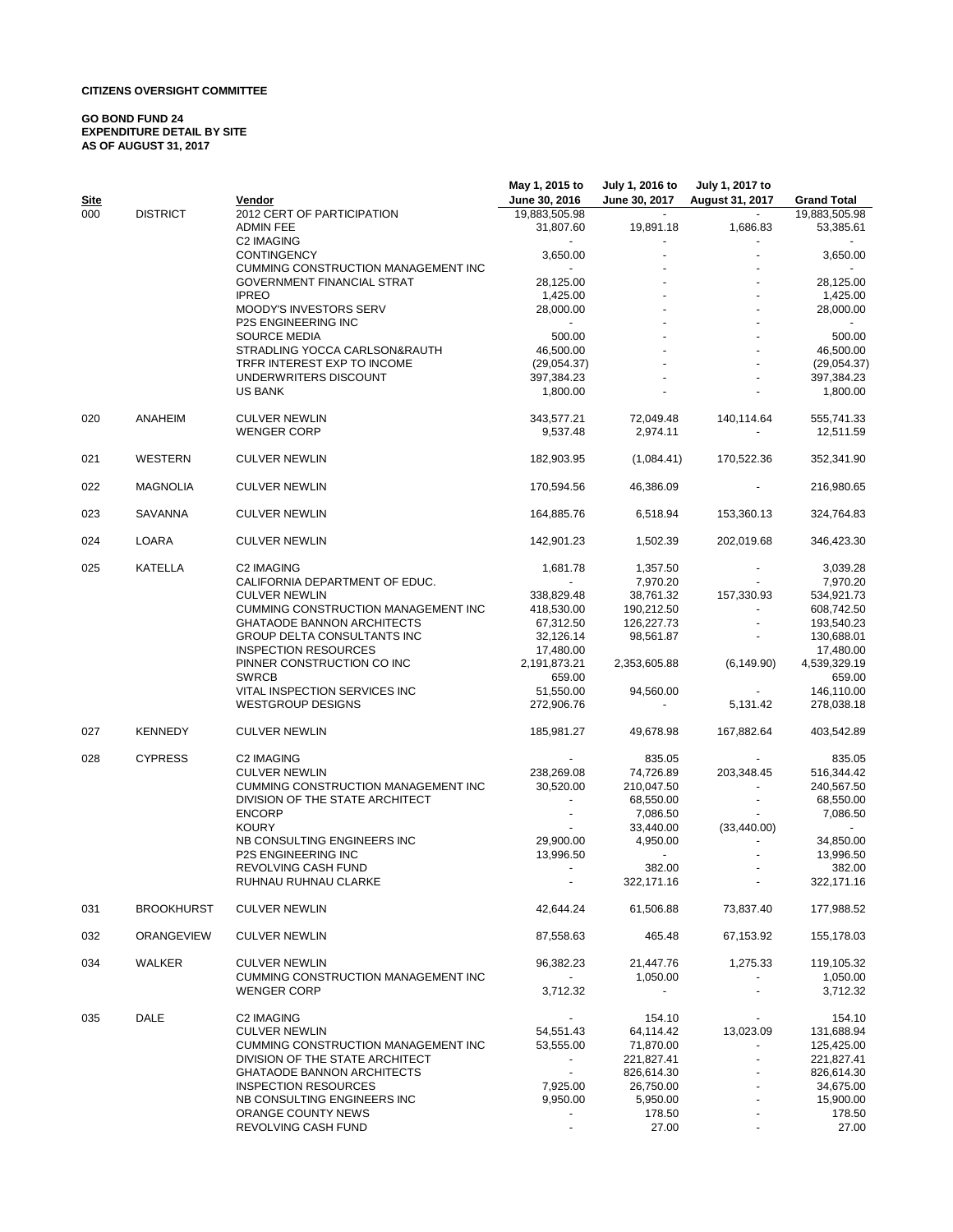### **CITIZENS OVERSIGHT COMMITTEE**

#### **GO BOND FUND 24 EXPENDITURE DETAIL BY SITE AS OF AUGUST 31, 2017**

| <b>Site</b>        |                                | Vendor                                                                                                                          | May 1, 2015 to<br>June 30, 2016 | July 1, 2016 to<br>June 30, 2017                              | July 1, 2017 to<br>August 31, 2017 | <b>Grand Total</b>                                            |
|--------------------|--------------------------------|---------------------------------------------------------------------------------------------------------------------------------|---------------------------------|---------------------------------------------------------------|------------------------------------|---------------------------------------------------------------|
| 037                | <b>SYCAMORE</b>                | <b>CULVER NEWLIN</b>                                                                                                            | 116,822.83                      | 6,939.55                                                      | 148,752.87                         | 272,515.25                                                    |
| 038                | <b>BALL</b>                    | <b>CULVER NEWLIN</b>                                                                                                            | 43,721.60                       | 45,504.97                                                     | 46,441.03                          | 135,667.60                                                    |
| 040                | <b>SOUTH</b>                   | <b>CULVER NEWLIN</b>                                                                                                            | 199,313.64                      | 8,761.74                                                      | 76,331.19                          | 284,406.57                                                    |
| 042                | <b>OXFORD</b>                  | <b>CULVER NEWLIN</b><br>KNOWLAND CONSTRUCTION SERVICES LLC                                                                      | 141,705.14                      | 65,976.32                                                     | 64,168.45<br>1,020.00              | 271,849.91<br>1,020.00                                        |
| 044                | <b>LEXINGTON</b>               | <b>CULVER NEWLIN</b>                                                                                                            | 81,288.54                       | 28,974.90                                                     | 56,755.20                          | 167,018.64                                                    |
| 047                | <b>HOPE</b>                    | <b>CULVER NEWLIN</b>                                                                                                            | 68,210.32                       | 4,332.26                                                      |                                    | 72,542.58                                                     |
| 050                | DISTRICT OFFICE C2 IMAGING     | CASE AND SONS CONSTRUCTION INC<br><b>CUMMING CONSTRUCTION MANAGEMENT INC</b><br><b>KYA SERVICES</b><br>NEW HORIZONS CONTRACTING | 368,184.06                      | 3,495.48<br>12.000.00<br>479,401.25<br>21.856.36<br>14,375.00 |                                    | 3,495.48<br>12,000.00<br>847,585.31<br>21,856.36<br>14,375.00 |
| 056                | <b>DISTRICT OFFICE PAYROLL</b> |                                                                                                                                 |                                 |                                                               | 25,411.15                          | 25,411.15                                                     |
| 061                | <b>POLARIS</b>                 | DIVISION OF THE STATE ARCHITECT<br><b>GHATAODE BANNON ARCHITECTS</b>                                                            |                                 | 39,164.83<br>69,108.43                                        |                                    | 39,164.83<br>69,108.43                                        |
| 068                | <b>GILBERT</b>                 | <b>CULVER NEWLIN</b>                                                                                                            | 55,895.65                       | 63,181.58                                                     | 77,844.22                          | 196,921.45                                                    |
| <b>GRAND TOTAL</b> |                                |                                                                                                                                 | 26,731,079.98                   | 5,996,391.38                                                  | 1,813,821.03                       | 34,541,292.39                                                 |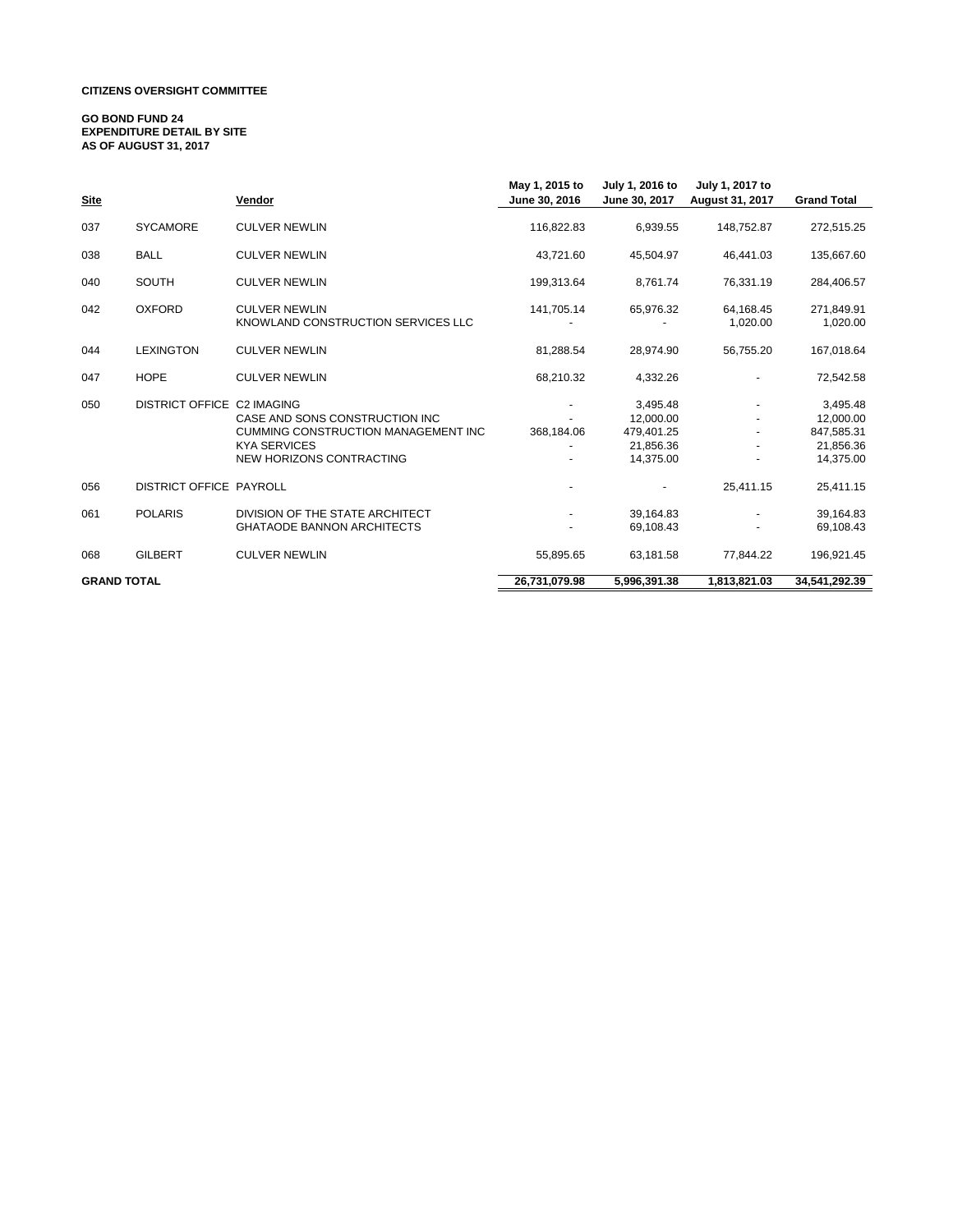## **CITIZENS' OVERSIGHT COMMITTEE MEASURE H**

# **INCOME STATEMENT**

As of August 31, 2017

|                                       | <b>Previous Years</b> |               | July 1, 2017 to |                          |    |                    |
|---------------------------------------|-----------------------|---------------|-----------------|--------------------------|----|--------------------|
| <b>Object Name</b>                    |                       |               |                 | <b>August 31, 2017</b>   |    | <b>Grand Total</b> |
| 8660 - INTEREST                       | \$                    | 544,752.71    | \$              | 29,076.68                | \$ | 573,829.39         |
| 8699 - ALL OTHER LOCAL REVENUE        | \$                    | 4,998.74      |                 |                          | \$ | 4,998.74           |
| 8951 - PROCEEDS FROM SALE OF BONDS    | \$                    | 63,455,000.00 |                 |                          | \$ | 63,455,000.00      |
|                                       |                       |               |                 |                          |    |                    |
| <b>TOTAL INCOME</b>                   |                       | 64,004,751.45 |                 | 29,076.68                |    | 64,033,828.13      |
|                                       |                       |               |                 |                          |    |                    |
|                                       |                       |               |                 |                          |    |                    |
| 2316 - ASSISTANT DIR MAINT/FAC        |                       |               |                 | 9,976.34                 |    | 9,976.34           |
| 2337 - DIRECTOR - CAPITAL PROJECTS    |                       |               |                 | 6,522.84                 |    | 6,522.84           |
| 3200 - PERS                           |                       |               |                 |                          |    |                    |
| 3202 - PERS-CLASSIFIED                |                       |               |                 | 2,562.48                 |    | 2,562.48           |
| 3300 - OASDI/MEDICARE/ALT             |                       |               |                 |                          |    |                    |
| 3314 - MEDICARE, CLASSIFIED           |                       |               |                 | 239.24                   |    | 239.24             |
| 3356 - OASDI, CLASSIFIED              |                       |               |                 | 1,022.96                 |    | 1,022.96           |
| 3402 - HEALTH & WELFARE-CLASSIFIED    |                       |               |                 | 4,700.38                 |    | 4,700.38           |
| 3500 - STATE UNEMPLOYMENT             |                       |               |                 |                          |    |                    |
| 3502 - SUI-CLASSIFIED                 |                       |               |                 | 8.25                     |    | 8.25               |
| 3600 - WORKERS'COMP INSURANCE         |                       |               |                 |                          |    |                    |
| 3602 - WORKERS'COMP-CLASSIFIED        |                       |               |                 | 378.66                   |    | 378.66             |
| 4310 - INSTRUCTIONAL MATL & SUPPLIES  |                       | 2,098,965.50  |                 | 1,233,448.56             |    | 3,332,414.06       |
| 4410 - EQUIPMENT - NON-CAPITALIZED    |                       | 1,333,040.74  |                 | 591,844.39               |    | 1,924,885.13       |
| 5840 - INTEREST EXPENSE               |                       | 22,644.41     |                 | 1,686.83                 |    | 24,331.24          |
| 5880 - OTHER OPERATING EXPENSES       |                       | 507,384.23    |                 | $\overline{\phantom{a}}$ |    | 507,384.23         |
| 6165 - SITE CONSTRUCTION              |                       | 2,175,859.51  |                 | (6, 149.90)              |    | 2,169,709.61       |
| 6170 - LAND IMPROVEMENTS              |                       |               |                 |                          |    |                    |
| 6209 - PLANNING-SURVEY                |                       | 102,905.00    |                 |                          |    | 102,905.00         |
| 6210 - PLANNING - DSA PLAN CHECK FEE  |                       | 329,542.24    |                 |                          |    | 329,542.24         |
| 6212 - PLANNING - ARCHITECT PLAN FEE  |                       | 1,695,837.38  |                 |                          |    | 1,695,837.38       |
| 6216 - BUILDING IMPROVEMENTS          |                       | 72,506.36     |                 |                          |    | 72,506.36          |
| 6219 - BUILDING INSPECTIONS           |                       | 79,560.00     |                 |                          |    | 79,560.00          |
| 6220 - PLANNING - CDE PLAN CHECK FEE  |                       | 7,970.20      |                 |                          |    |                    |
|                                       |                       |               |                 |                          |    | 7,970.20           |
| 6221 - BUILDING PORTABLE              |                       | 27.00         |                 |                          |    | 27.00              |
| 6222 - PLANNING - AGENCY FEES         |                       | 382.00        |                 |                          |    | 382.00             |
| 6240 - PRELIMINARY TESTS              |                       | 33,440.00     |                 | (33, 440.00)             |    |                    |
| 6241 - REPROGRAPHICS/IMAGING          |                       | 5,842.13      |                 |                          |    | 5,842.13           |
| 6245 - PLANNING - ADMINISTRATIVE COST |                       | 1,681.78      |                 |                          |    | 1,681.78           |
| 6250 - PLANNING - TESTING             |                       | 22,306.14     |                 |                          |    | 22,306.14          |
| 6252 - PLANNING - BID ADVERTISING     |                       | 178.50        |                 |                          |    | 178.50             |
| 6268 - CONSTRUCTION - ABATEMENTS      |                       | 14,375.00     |                 |                          |    | 14,375.00          |
| 6270 - MAIN BUILDING CONTRACTOR       |                       | 2,372,119.58  |                 |                          |    | 2,372,119.58       |
| 6273 - PROGRAM/PROJECT MGMT FEES      |                       | 1,823,370.31  |                 | 1,020.00                 |    | 1,824,390.31       |
| 6274 - CONSTRUCTION - OTHER COSTS     |                       | 659.00        |                 |                          |    | 659.00             |
| 6290 - CONSTRUCTION - TESTS           |                       | 115,468.37    |                 |                          |    | 115,468.37         |
| 6291 - CONSTRUCTION - INSPECTION      |                       | 27,900.00     |                 |                          |    | 27,900.00          |
| 7439 - OTHER DEBT SERVICE PRINCIPAL   |                       | 19,883,505.98 |                 |                          |    | 19,883,505.98      |
| <b>TOTAL EXPENDITURES</b>             |                       | 32,727,471.36 |                 | 1,813,821.03             |    | 34,541,292.39      |
| <b>NET INCOME (LOSS)</b>              |                       | 31,277,280.09 | \$              | (1,784,744.35)           | \$ | 29,492,535.74      |
|                                       |                       |               |                 |                          |    |                    |